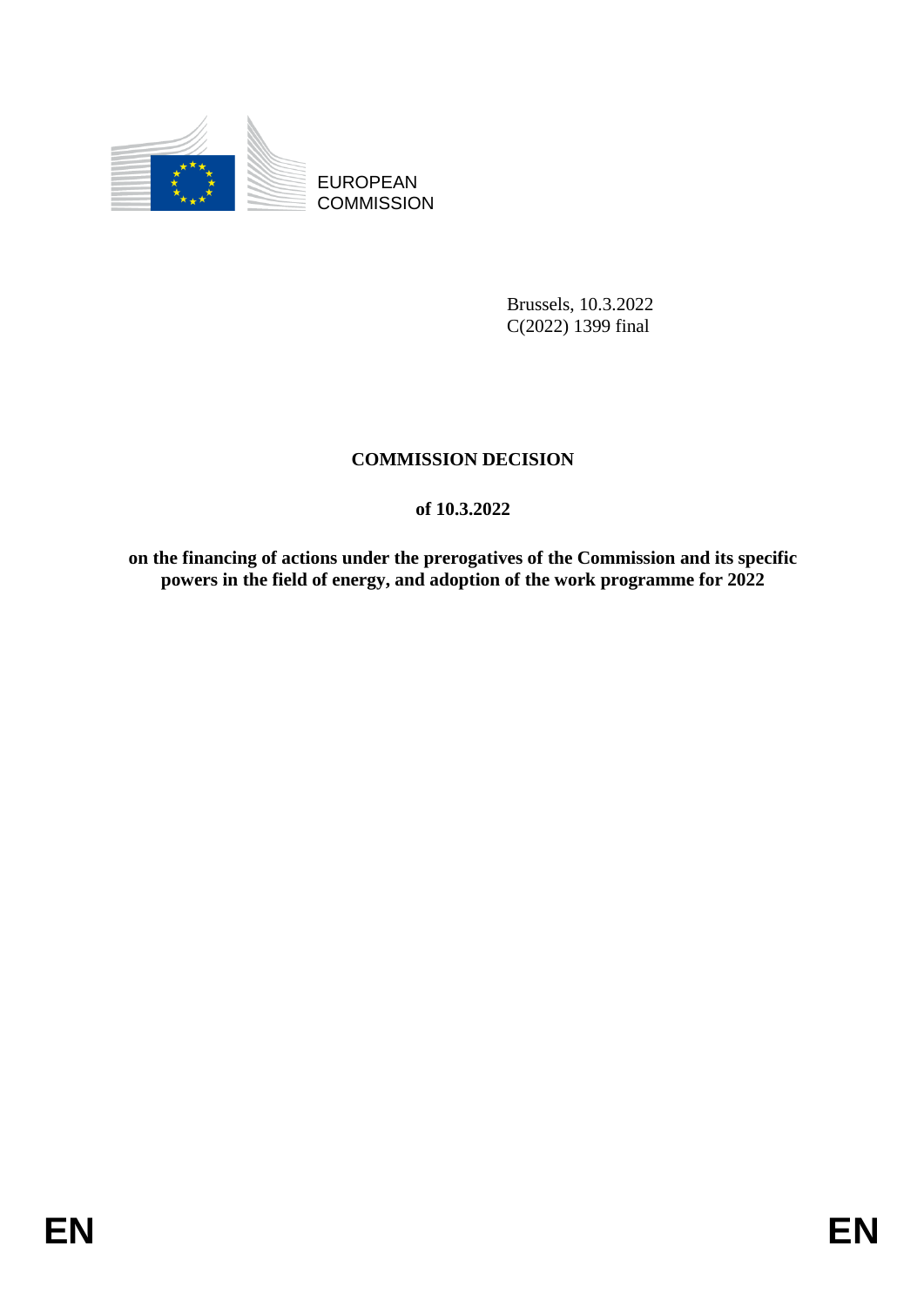## **COMMISSION DECISION**

#### **of 10.3.2022**

## **on the financing of actions under the prerogatives of the Commission and its specific powers in the field of energy, and adoption of the work programme for 2022**

#### THE EUROPEAN COMMISSION,

Having regard to the Treaty on the Functioning of the European Union

Having regard to Regulation (EU, Euratom) 2018/1046 of the European Parliament and of the Council of 18 July 2018 on the financial rules applicable to the general budget of the Union, amending Regulations (EU) No 1296/2013, (EU) No 1301/2013, (EU) No 1303/2013, (EU) No 1304/2013, (EU) No 1309/2013, (EU) No 1316/2013, (EU) No 223/2014, (EU) No 283/2014, and Decision No 541/2014/EU and repealing Regulation (EU, Euratom) No 966/2012<sup>1</sup>, and in particular Article 58(2)(d) and Article 110 thereof,

Having regard to the Treaty establishing the European Atomic Energy Community,

Having regard to Commission Regulation (Euratom) No 302/2005 of 8 February 2005 on the application of Euratom safeguards, and the tasks resulting from specific powers directly conferred on the Commission by the Euratom Treaty under Chapters III and VII and Article 174 thereof,

Whereas:

- (1) In order to ensure the implementation of the actions financed under the prerogatives of the Commission and its specific powers in the field of energy ('the work programme'), as set out in the Annex, it is necessary to adopt an annual financing decision for 2022. Article 110 of Regulation (EU, Euratom) 2018/1046 ('the Financial Regulation or FR') establishes detailed rules on financing decisions.
- (2) It is necessary to allow for the payment of interest due for late payment on the basis of Article 116(5) FR.
- (3) In order to allow for flexibility in the implementation of the work programme, it is appropriate to allow changes which should not be considered substantial for the purposes of Article 110(5) FR.

<u>.</u>

OJ L 193, 30.7.2018, p.1.